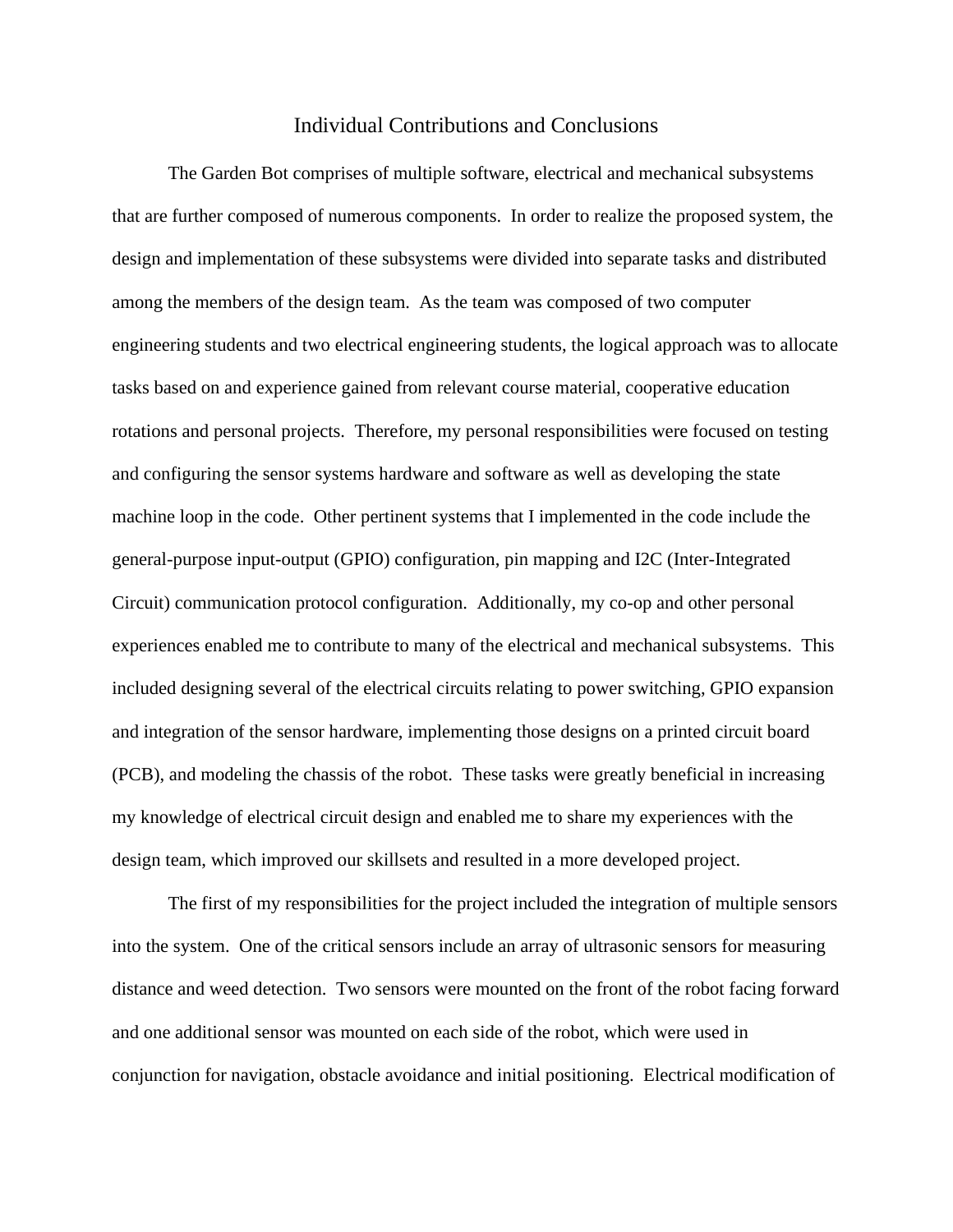the sensors was necessary, where a voltage divider was used to protect the microcontroller against overvoltage. Code was developed to send signals, measure duration of returning signals reflected from nearby objects and use the speed of sound to calculate a fairly accurate distance measurement. The code for these sensors also required a timeout, which limits the range of the sensor and protects against long, blocking function calls that can stall the operation of the bot.

Another sensor that I implemented into the system was a near-infrared reflection sensor to aid with weed detection. Similar to the ultrasonic sensor, this device is suitable for distance measurement, though the properties of the sensor are better suited in the Garden Bot's application for measuring the intensity of reflected infrared light from plant leaves. In contrast to a time-based measurement, I configured the microcontroller's analog-to-digital converter (ADC) to measure analog voltages from the sensor. When positioned above a leafy plant, such as a weed, the amount of reflected light will increase, resulting in an increased voltage measured from the phototransistor within the device.

The final critical sensor used in the system is an inertial measurement unit (IMU), which incorporates a gyroscope, accelerometer and magnetometer to take positional readings from the robot. The main purpose of this sensor is to aid with maintaining straight-line navigation when traveling along the rows of crops within a garden. By taking initial measurements after the robot completes its corner detection algorithm, the robot can ensure that it only travels parallel or perpendicular to the stored direction. Another similar application of this sensor is to make accurate pivots when supplied with a specific angle, where the robot takes a starting measurement before the turn and rotates until the sensor reads within a set threshold. An additional use-case of the IMU is to take measurements from an internal temperature sensor to supply the robot's webserver with an accurate temperature reading from the garden.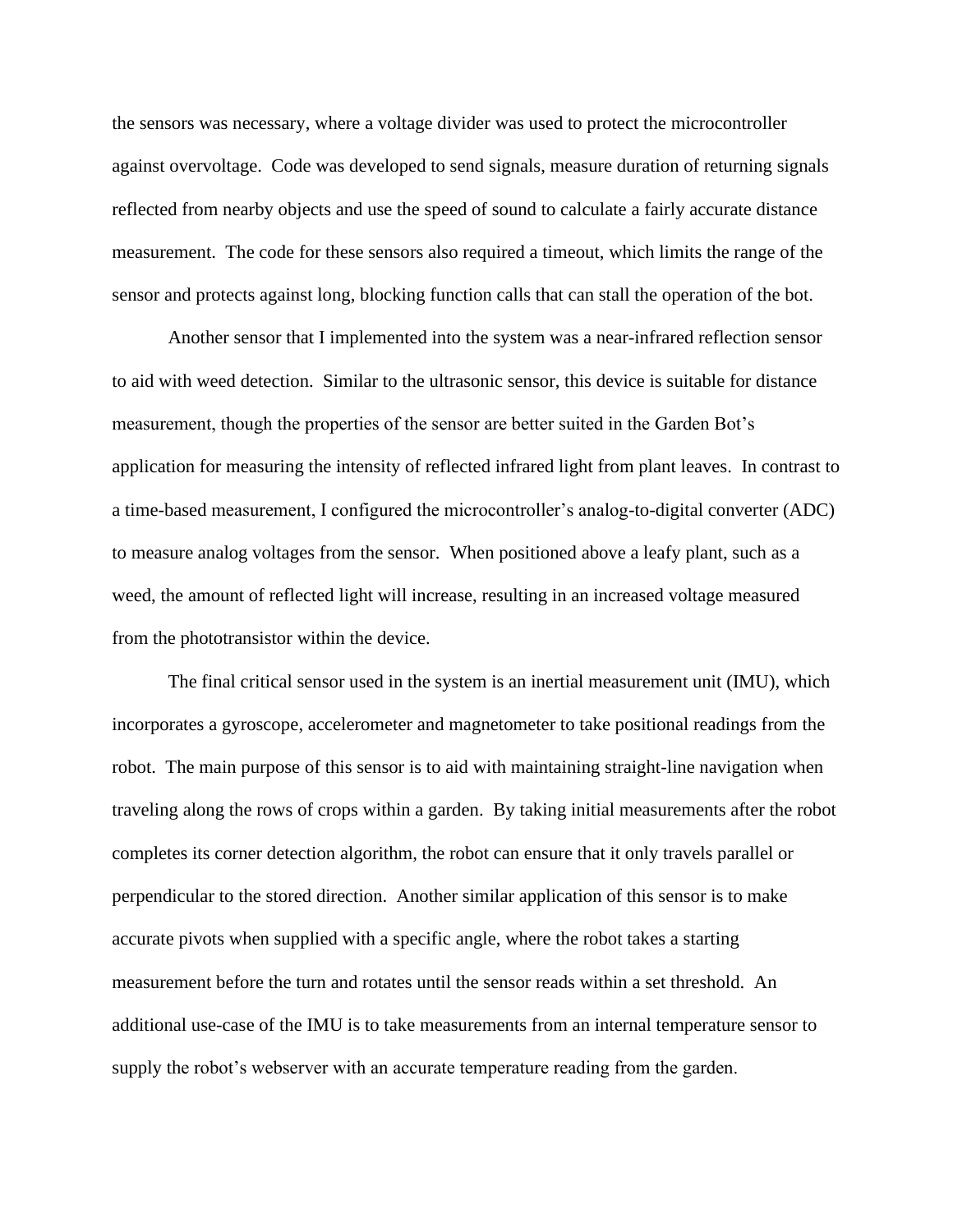The final task from my area of focus included co-authoring the design and implementing the code of the robot's internal state machine. This included determining the responsibilities of each state, ensuring proper transitions between states and managing the operation of blocking and non-blocking components through multiple loop iterations. The state machine closely followed the flowcharts outlined in the design report, which includes states for initialization, evaluation, stopping, charging, searching for weeds and destroying weeds. The system enters the state machine through the evaluation state, where it should transition to stop and initialize the robot. Safety statuses are also built into the state machine in order to stop the system in the event of user interaction during operation.

In addition to these tasks, I also designed and constructed several electrical subsystems, which further required software implementations. One of the electrical subsystems that I developed is a power-switching circuit that latches the robot's power supply. Upon initial startup, the user manually presses and holds a button on the robot to power-on the system. When activated, the microcontroller latches the same pin as the button and notifies the user via an indicator LED that the system is fully active and the button can be released. The system can then unlatch the power upon reaching an appropriate state in the software control loop or when the user makes that request via the webserver connection. Another electrical subsystem I developed is a GPIO expansion module, which uses an array of shift registers and multiplexers to increase the microcontroller's available IO. Two shift registers were used in series to enable simultaneous control to the selector inputs of multiple multiplexers. Each multiplexer connects to one IO at a time and allows bidirectional control over the pin. For example, the input pin of an ultrasonic sensor was connected to one multiplexer and the sensor's output pin was connected to the corresponding pin on a separate multiplexer. By outputting the correct selection sequence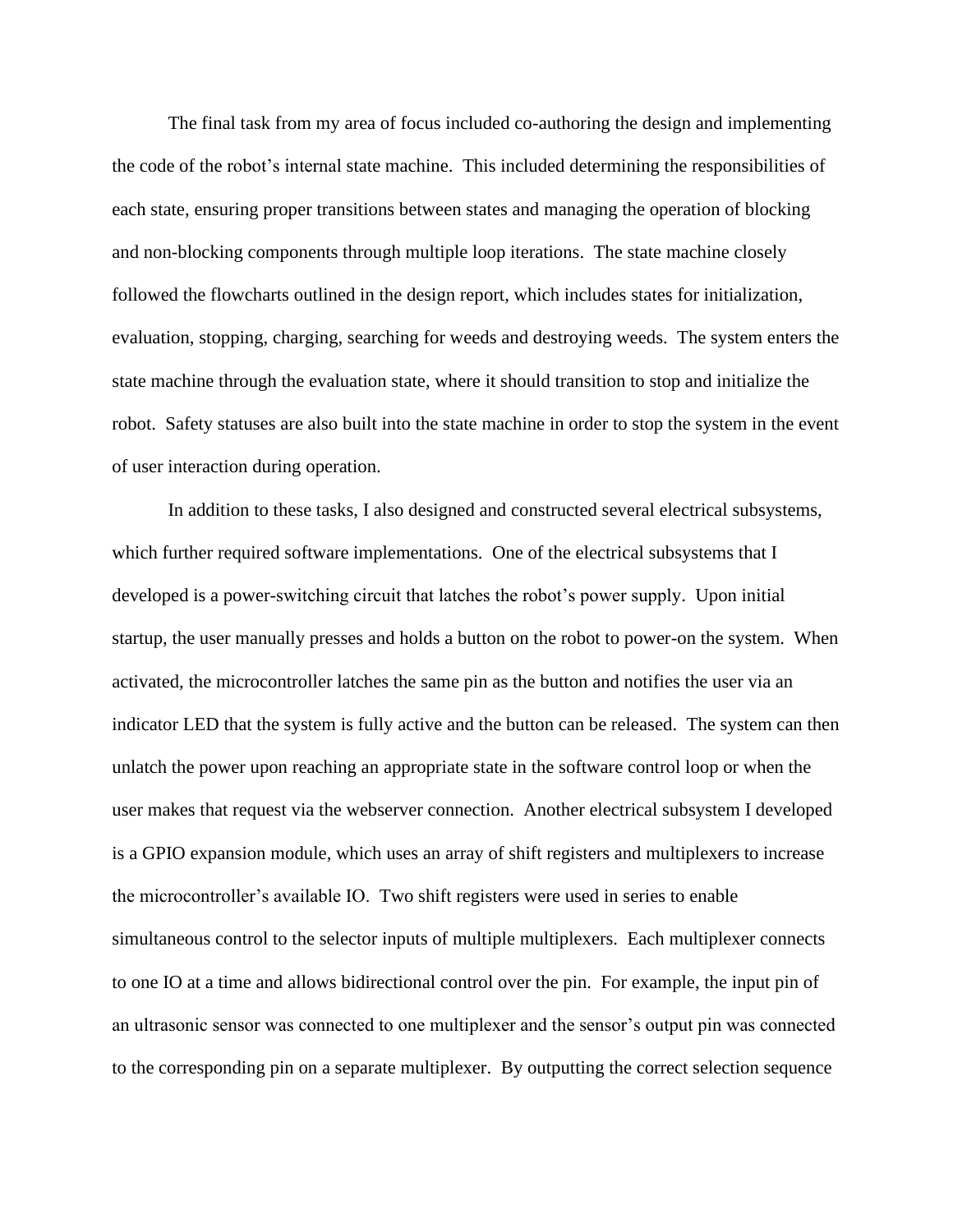through the shift registers, both pins were directly connected to the microcontroller, allowing normal operation with both devices.

Another important contribution I provided was designing the printed circuit board for the project. This was a multistage assignment that required the use of several tools and extensive prototyping. Firstly, all of the circuits were hand-drawn and prototyped on breadboards in order to ensure their functionality. After the circuits were tested and any modifications or improvements were made, I was able to move the circuit diagrams to the PCB design software. I decided to use KiCad, which is a free and open-source PCB design software that contains all of the required tools for producing the circuit board. First, I constructed the circuit schematic for all of the electrical subsystems, which I separated by application. This enabled me to connect local groups of elements using wires and join groups of elements with labels. After running all the appropriate connection tests, I assigned the appropriate footprints to each of the components, generated a netlist and exported my schematic to the PCB layout editor. Here, I move the components to a reasonable layout, setup the design rules to match the PCB manufacturer specifications and began the process of routing the PCB. The final step after completing the PCB routing was to generate the Gerber files and order the boards from a PCB manufacturer, which I selected to be JLCPCB.

My last significant responsibility that I contributed was the design of the mechanical system for the robot. This included designing the chassis, wheels and various mounts for sensors and other components. I used Fusion 360, which is an intuitive computer-aided design (CAD) tool, for 3D-modeling the frame and components of the robot. These components would be 3Dprinted using PLA filament, which would provide a durable and lightweight frame for mounting all of the Garden Bot's components. In order to fit on the printer's bed, the chassis was divided